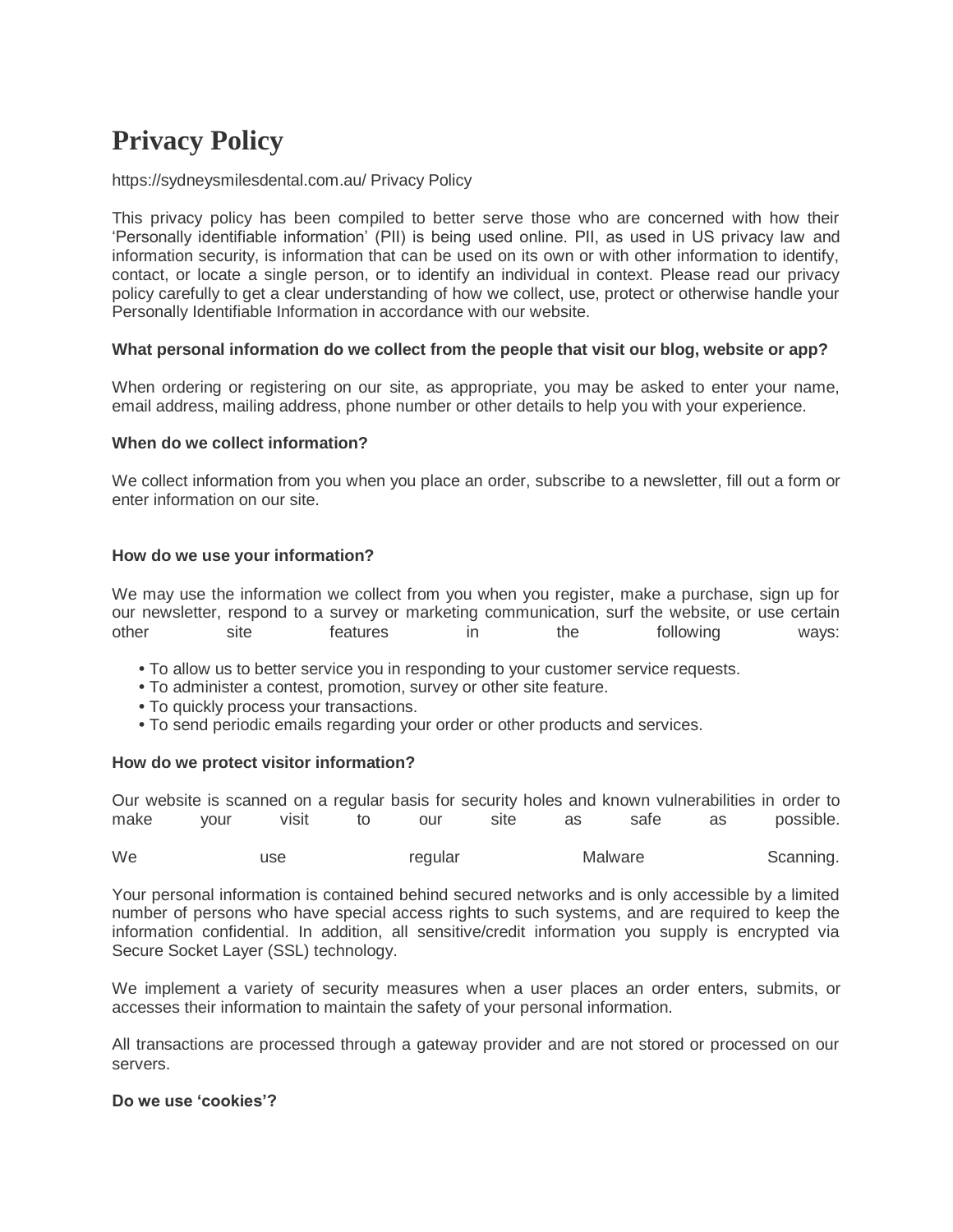Yes. Cookies are small files that a site or its service provider transfers to your computer's hard drive through your Web browser (if you allow) that enables the site's or service provider's systems to recognize your browser and capture and remember certain information. For instance, we use cookies to help us remember and process the items in your shopping cart. They are also used to help us understand your preferences based on previous or current site activity, which enables us to provide you with improved services. We also use cookies to help us compile aggregate data about site traffic and site interaction so that we can offer better site experiences and tools in the future.

# **We use cookies to:**

**•** Keep track of advertisements.

**•** Compile aggregate data about site traffic and site interactions in order to offer better site experiences and tools in the future. We may also use trusted third party services that track this information on our behalf.

You can choose to have your computer warn you each time a cookie is being sent, or you can choose to turn off all cookies. You do this through your browser (like Internet Explorer) settings. Each browser is a little different, so look at your browser's Help menu to learn the correct way to modify your cookies.

If you disable cookies off, some features will be disabled It won't affect the users experience that make your site experience more efficient and some of our services will not function properly.

However, you can still place orders .

# **Third Party Disclosure**

We do not sell, trade, or otherwise transfer to outside parties your personally identifiable information unless we provide you with advance notice. This does not include website hosting partners and other parties who assist us in operating our website, conducting our business, or servicing you, so long as those parties agree to keep this information confidential. We may also release your information when we believe release is appropriate to comply with the law, enforce our site policies, or protect ours or others' rights, property, or safety.

However, non-personally identifiable visitor information may be provided to other parties for marketing, advertising, or other uses.

### **Third party links**

We do not include or offer third party products or services on our website.

### **Google**

Google's advertising requirements can be summed up by Google's Advertising Principles. They are put in place to provide a positive experience for users. https://support.google.com/adwordspolicy/answer/1316548?hl=en

We use Google AdSense Advertising on our website.

Google, as a third party vendor, uses cookies to serve ads on our site. Google's use of the DART cookie enables it to serve ads to our users based on their visit to our site and other sites on the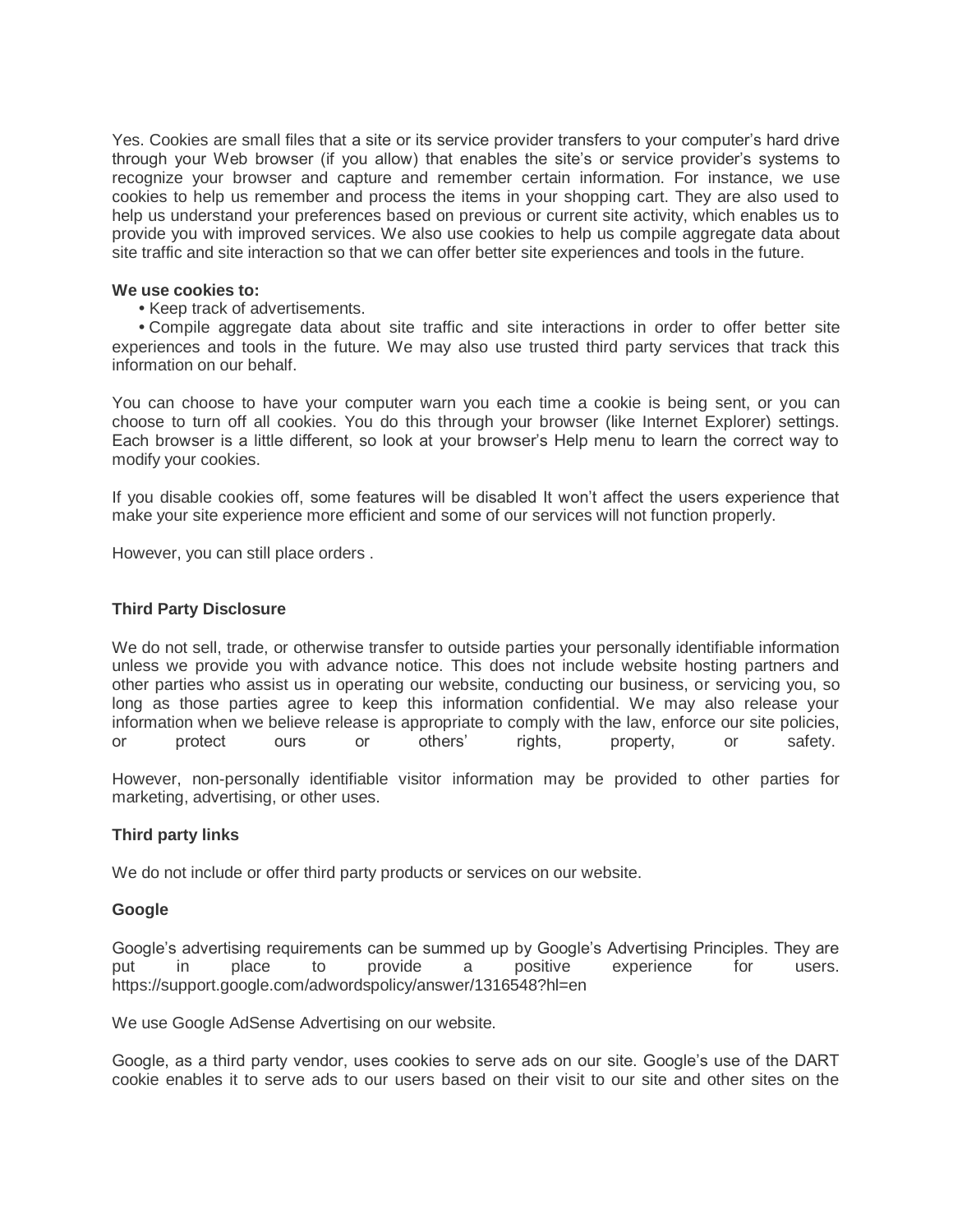Internet. Users may opt out of the use of the DART cookie by visiting the Google ad and content network privacy policy.

# **We have implemented the following:**

- **•** Remarketing with Google AdSense
- **•** Google Display Network Impression Reporting
- **•** Demographics and Interests Reporting

We along with third-party vendors, such as Google use first-party cookies (such as the Google Analytics cookies) and third-party cookies (such as the DoubleClick cookie) or other third-party identifiers together to compile data regarding user interactions with ad impressions, and other ad service functions as they relate to our website.

Opting out: Users can set preferences for how Google advertises to you using the Google Ad Settings page. Alternatively, you can opt out by visiting the Network Advertising initiative opt out page or permanently using the Google Analytics Opt Out Browser add on.

# **California Online Privacy Protection Act**

CalOPPA is the first state law in the nation to require commercial websites and online services to post a privacy policy. The law's reach stretches well beyond California to require a person or company in the United States (and conceivably the world) that operates websites collecting personally identifiable information from California consumers to post a conspicuous privacy policy on its website stating exactly the information being collected and those individuals with whom it is being shared, and to comply with this policy. – See more at: http://consumercal.org/california-onlineprivacy-protection-act-caloppa/#sthash.0FdRbT51.dpuf

# **According to CalOPPA we agree to the following:**

Users can visit our site anonymously

Once this privacy policy is created, we will add a link to it on our home page, or as a minimum on the first significant page after entering our website.

Our Privacy Policy link includes the word 'Privacy', and can be easily be found on the page specified above.

Users will be notified of any privacy policy changes:

**•** On our Privacy Policy Page

Users are able to change their personal information:

- **•** By emailing us
- **•** By calling us
- **•** By logging in to their account

# **How does our site handle do not track signals?**

We honor do not track signals and do not track, plant cookies, or use advertising when a Do Not Track (DNT) browser mechanism is in place.

### **Does our site allow third party behavioral tracking?**

It's also important to note that we allow third party behavioral tracking

### **COPPA (Children Online Privacy Protection Act)**

When it comes to the collection of personal information from children under 13, the Children's Online Privacy Protection Act (COPPA) puts parents in control. The Federal Trade Commission, the